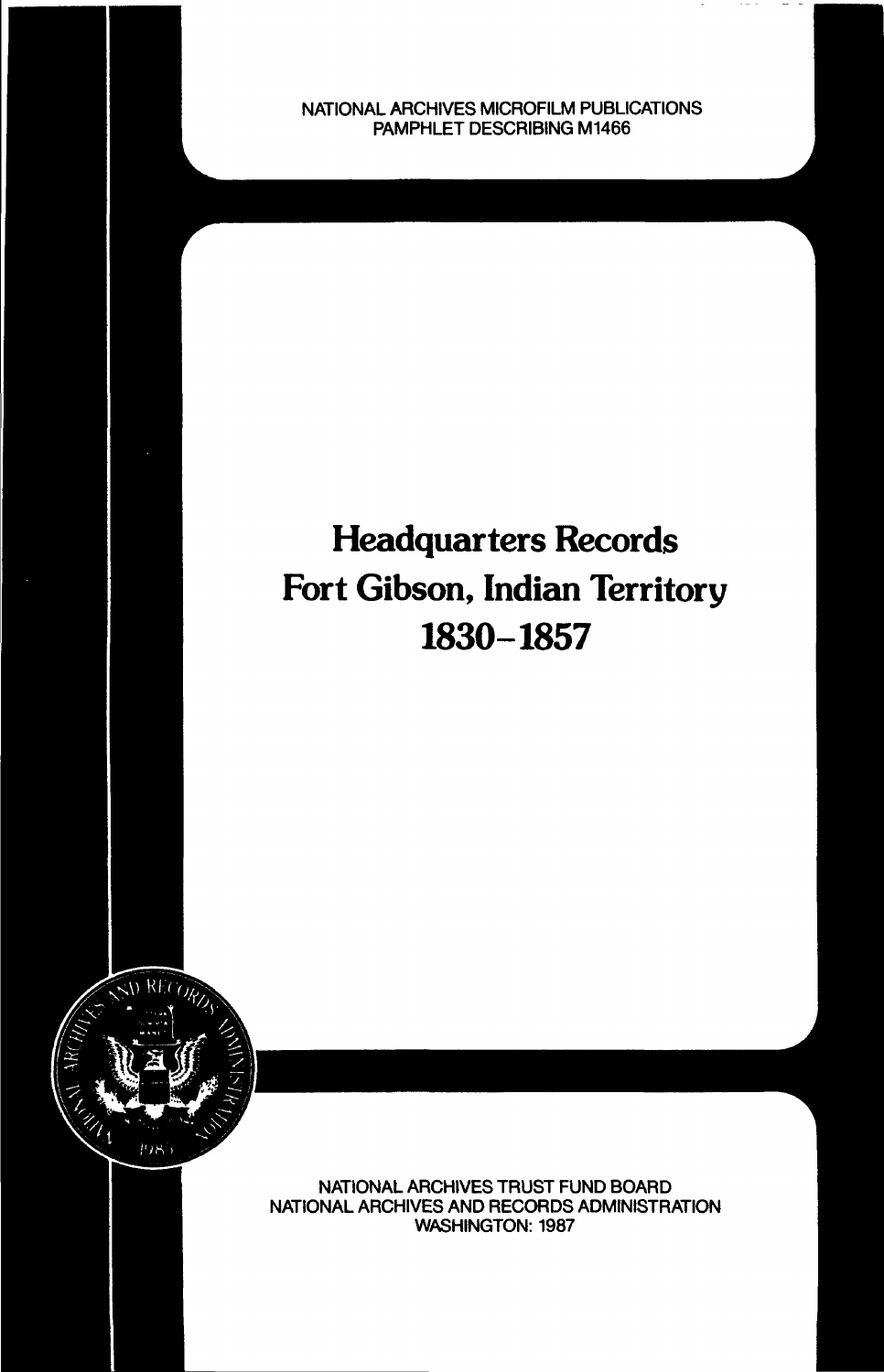The records reproduced in the microfilm publication

are from

Records of U.S. Army

Continental Commands, 1821-1920

Record Group 393

 $\sim$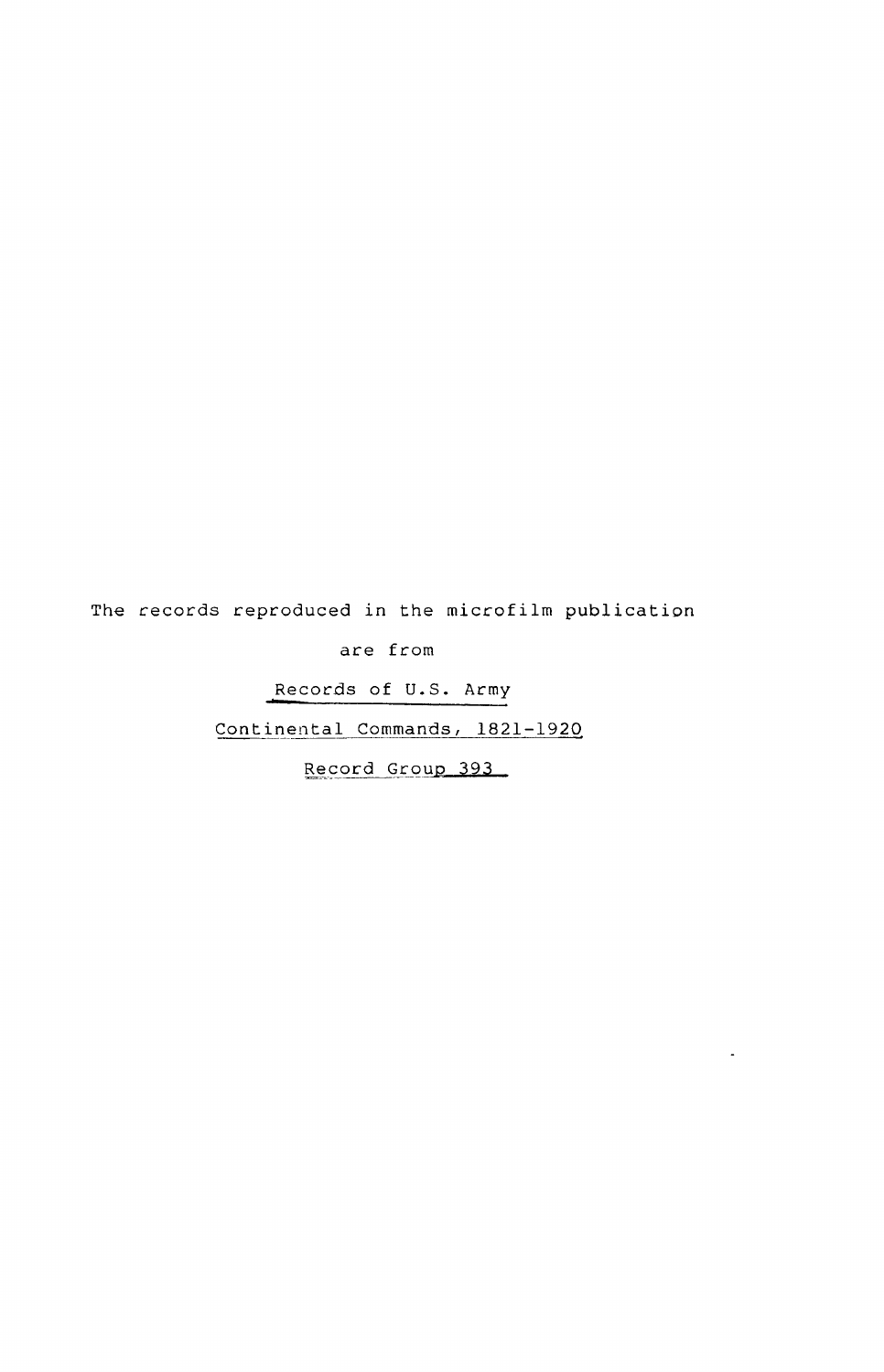#### HEADQUARTERS RECORDS FORT GIBSON/ INDIAN TERRITORY 1830-1757

Headquarters records of Fort Gibson, Indian Territory, 1830-57, are reproduced on the six rolls of this microfilm publication. The records consist of letters sent and received, orders and memorandum orders issued, orders received, and proceedings of the .post council of administration. These constitute all of the extant post headquarters records for the 1830-57 period except for guard reports, 1840-57, and a register of accounts, 1846-57, which have been omitted from this microfilm publication because large parts of both series are illegible. The records are part of Records of U.S. Army Continental Commands, 1821-1920, Record Group (RG) 393.

#### Background

Fort Gibson was originally established as Cantonment Gibson in April 1824 to facilitate U.S. government policies of westward expansion and Indian removal. An act of May 26, 1824 (4 Stat. 40), extended the western boundary of Arkansas approximately 40 miles. In anticipation of this act, the army thought it necessary to establish a garrison beyond Fort Smith, then the westernmost military post. By this time, many eastern Indians had relocated west of the Mississippi River. Beginning with President Thomas Jefferson, the government had espoused and encouraged the resettlement of eastern tribes to permanent homes in the West. After the passage of the Indian removal act of May 28, 1830 (4 Stat. 411), it forcibly removed and resettled them on lands west of the incorporated territories, an area that subsequently became known as Indian Territory. The tribes most affected were the Osage, Cherokee, Creek, and Seminole, all of whom were relocated on land near Fort Gibson in what is now eastern Oklahoma.

On March 6, 1824, Western Department Order 20 directed the garrison of Fort Smith to move farther up the Arkansas River and "establish itself in a new position, at or near the mouth of the Verdigris river." Accordingly, Col. Matthew Arbuckle and Companies B, C, G, H, and K abandoned Fort Smith and by April 22 had established the new post on the left bank of the Neosho (or Grand) River,  $2\frac{1}{2}$  miles above its confluence with the Arkansas River. War Department General Order 84 of November 20, 1824, named the post Cantonment Gibson, presumably in honor of

 $\mathbf{1}$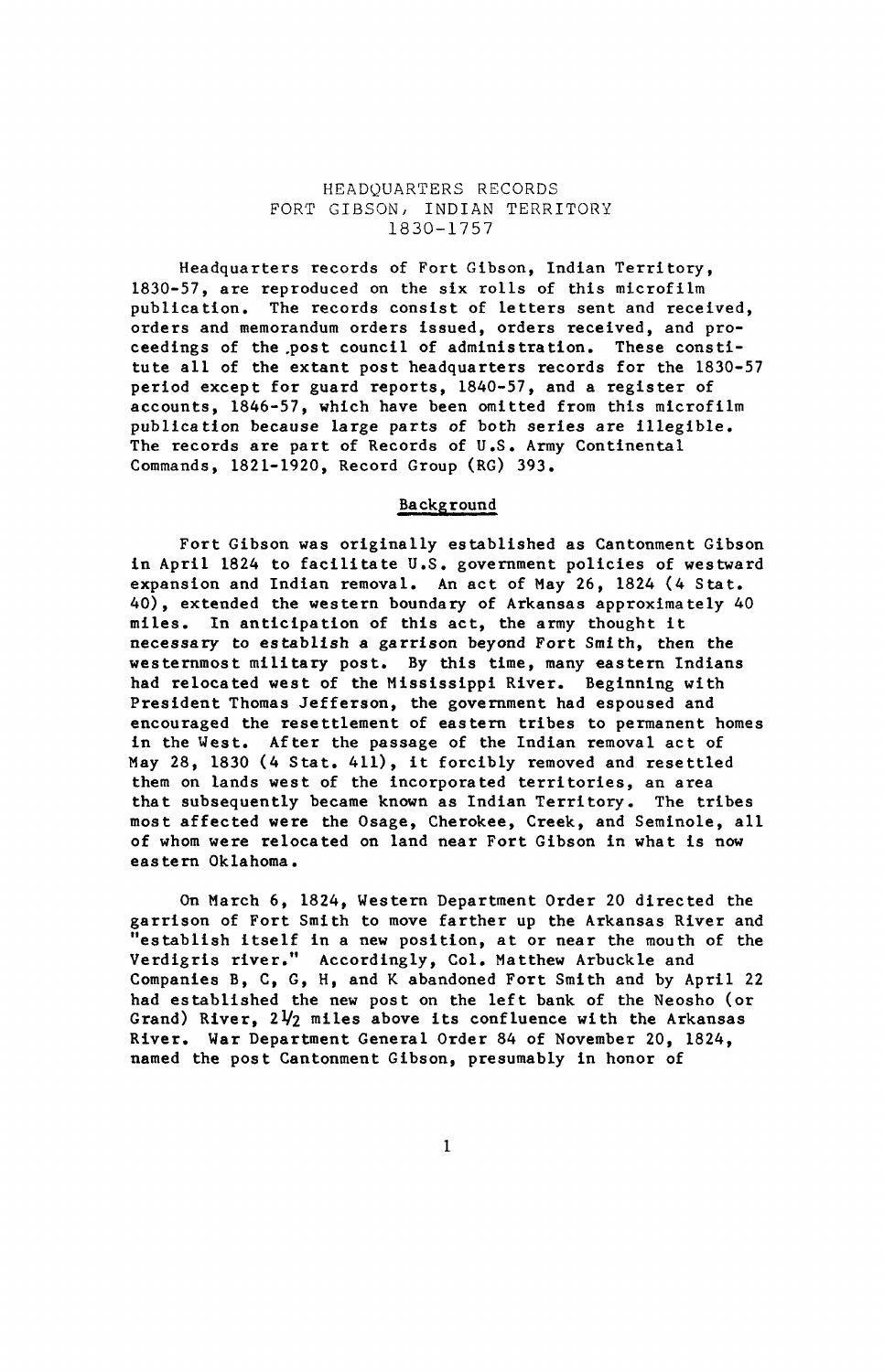Col. George Gibson, Commissary General of Subsistence, whose department was given responsibility for the Indian resettlement. On February 8, 1832, Cantonment Gibson was officially designated Fort Gibson in accordance with a War Department order of that date.

From Fort Gibson the army sought to mediate differences and maintain peace among the resettled Indian tribes. In the early years of the fort's existence, much of the garrison's time was occupied in dealing with strife between the Osage and Cherokee and enforcing laws designed to prevent the introduction and sale of liquor in Indian Territory. In subsequent years, the army had to deal with problems resulting from factions and rivalries among the Cherokee.

Between 1832 and 1837, the army mounted from Fort Gibson a concerted effort to achieve permanent pacification of all of the tribes in Indian Territory. One such move was the Leavenworth-Dodge expedition, which was launched in June 1834. Led by Bvt. Brig. Gen. Henry Dodge, the effort culminated in the first formal negotiations among the Comanche and Wichita Indians and representatives of the U.S. government. Other moves toward peace with the Indians were accomplished by treaties, such as the one negotiated with the Osage at Fort Gibson on January 5, 1835, and the one of August 24, 1835, signed at Camp Holmes by most of the major Plains tribes of the area. Colonel Arbuckle, the post commander at Fort Gibson participated extensively in the negotiations that led to the Camp Holmes treaty.

The unhealthful location of Fort Gibson, resulting in a high death rate from sickness, led the army to abandon the fort on September 9, 1857, in accordance with War Department Special Order 114 of August 6, 1857. During the Civil War the post was briefly occupied by Confederate forces, and in April 1863 it was reoccupied by units of the Union Army under the command of Maj. Gen. James G. Blunt. On February 18, 1866, the volunteer troops stationed there were relieved by a detachment of the 19th U.S. Infantry. General Order 22, Department of Missouri, dated September 30, 1871, directed that the post be broken up but provided for the retention of part of the Fort Gibson military reservation as a quartermaster depot and supply center for Fort Sill.

The post was reoccupied on July 31, 1872, by a detachment of 10th U.S. Cavalry under Col. Benjamin H. Grierson and was garrisoned until October 1, 1890, when War Department General Order 88 directed its abandonment by Company H, 6th U.S. Infantry. By authority of an Executive order dated February 2, 1891, the President ordered the military reservation turned over to the Interior Department for disposition, and in October 1891 the reservation was transferred to the Cherokee Nation.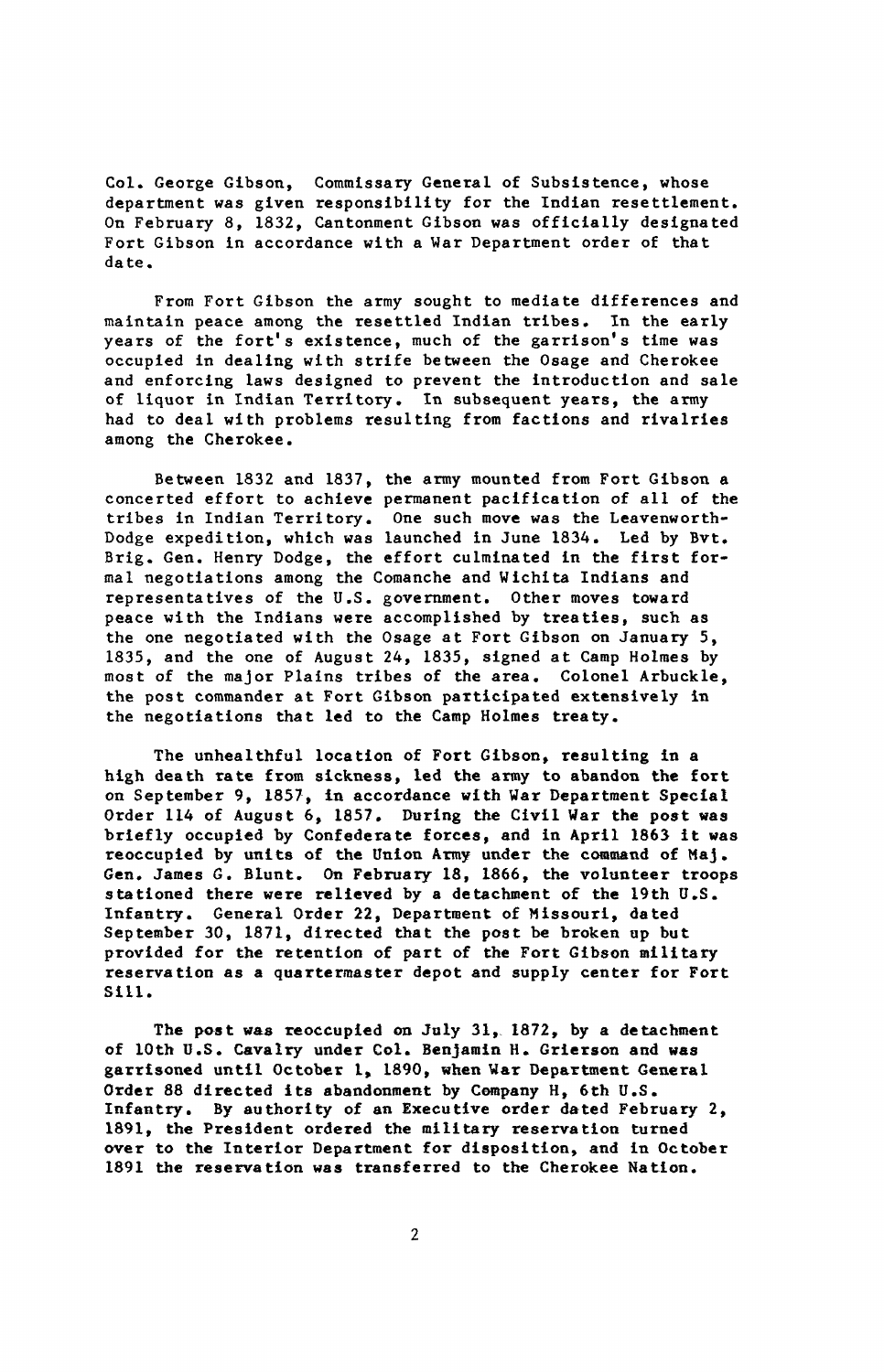#### Records Description

#### Letters Sent

The letters in the four volumes of letters sent, January 5, 1842-September 9, 1857, are arranged chronologically. There are no letters for the period May 24, 1849-May 14, 1851. Letters were dispatched to the Adjutant General, the Quartermaster General, the Commissary General of Subsistence, the Surgeon General, and the Chief of Ordnance; superior military field commands, such as the Western Division, the Department of the West, and the 2d and 7th Military Departments; officers at other military posts; Indian agents; U.S. district attorneys and marshals in Arkansas; Indian chiefs; and private citizens. The letters sent relate to such matters as relations between soldiers and Indians and between military officers and Indian agents; conflicts between tribes, violations of trading and liquor laws, and other crimes committed by whites and Indians; white children taken prisoner by Indians; and black slaves and free blacks residing among the Indians. Other letters concern military personnel and related army administrative matters, such as desertions, courts-martial, muster rolls, post returns, and notifications of promotion, assignment, disability, and discharge. The first volume contains a partial descriptive list of letters for the period January 5, 1842-September 25, 1846.

#### Letters Sent and Received Relating to Indian Affairs

There is a single volume of letters sent and received relating to Indian affairs, April 30, 1840-August 27, 1851. The letters are arranged chronologically, with letters sent interspersed with letters received. Correspondents include the Secretary of War, the Adjutant General, the Quartermaster General, Indian superintendents and agents, and chiefs of the Cherokee and Creek Nations. Letters relate to the sale and manumission of Indian slaves, the status of Seminole Negroes captured in Florida, requests from whites and free blacks to work and reside among the Cherokee, the expulsion of unauthorized persons from the Indian country, and other subjects. In addition to letters, this volume includes copies of receipts and agreements for the sale of slaves, passes allowing entry and residence in Indian country, and freedom papers for Seminole Negroes. The volume contains an incomplete descriptive contents list covering only the first 11 letters sent.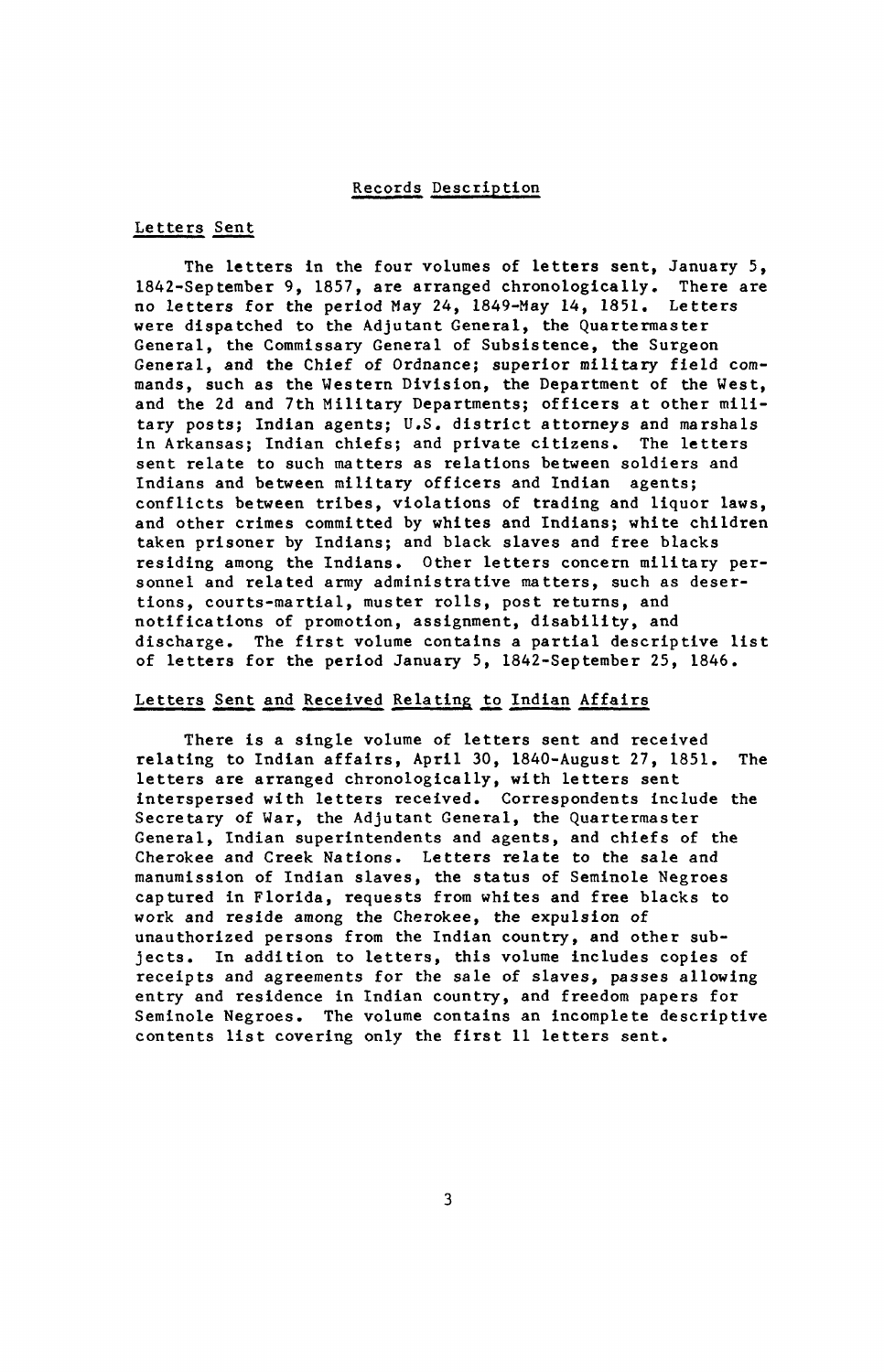#### Letters Sent and Received Relating to Ordnance

Letters sent and received relating to ordnance, December 2, 1830-July 2, 1857, in the single volume are arranged chronologically. The letters sent are interspersed with the letters received. Correspondents include the chief of Ordnance; commanders of the St. Louis, Little Rock, and Baton Rouge arsenals; officers at other military posts; and officials at the Treasury Department. The letters relate to requisitions for ordnance stores, accounts of ordnance on hand, and receipts for the return of ordnance used by the post garrison.

#### Letters Received

The letters received, February 13, 1833-June 13, 1857, are arranged chronologically by date written. Correspondents include the Secretary of War; the Adjutant General; the Commanding General of the Army; the Quartermaster General; military officers from superior territorial commands, Fort Gibson, other military posts and in the field; the Bureau of Indian Affairs; Indian agents, marshals, and other U.S. government officials; Indian chiefs, particularly John Ross of the Cherokee; and white citizens. In addition to incoming letters, there are drafts and copies of letters sent by the post commander; copies of orders; proceedings of meetings and courtsmartial; transcripts of statements made by Indians and whites; and copies of treaties, agreements, resolutions, and council proceedings pertaining to or adopted by Indian tribes.

A number of the letters relate to the military administration of the post and to routine personnel matters involving assignments, promotions, desertions, courts-martial, and requests for leave. A more substantial body of letters concerns relations with neighboring Indian tribes. Among the subjects dealt with are the administration of Indian affairs by Indian superintendents and agents and the resulting friction with army officers engaged in the same activities; procurement of rations and supplies for the tribes; attempts to prevent the illegal introduction of liquor among the Indians; intertribal and intratribal conflicts, especially conflicts within the various factions of the Cherokee tribe; intertribal and intratribal councils and meetings, such as the council held in June 1839 to unite the Cherokee who had recently immigrated from the East with those Cherokee who had been living in Indian Territory for some time; intrusions of Indians and white settlers on Indian lands; crimes committed by and against Indians; requests for military aid in making arrests; the status of slaves belonging to whites and Indians; and elections and other political activities among the Cherokee.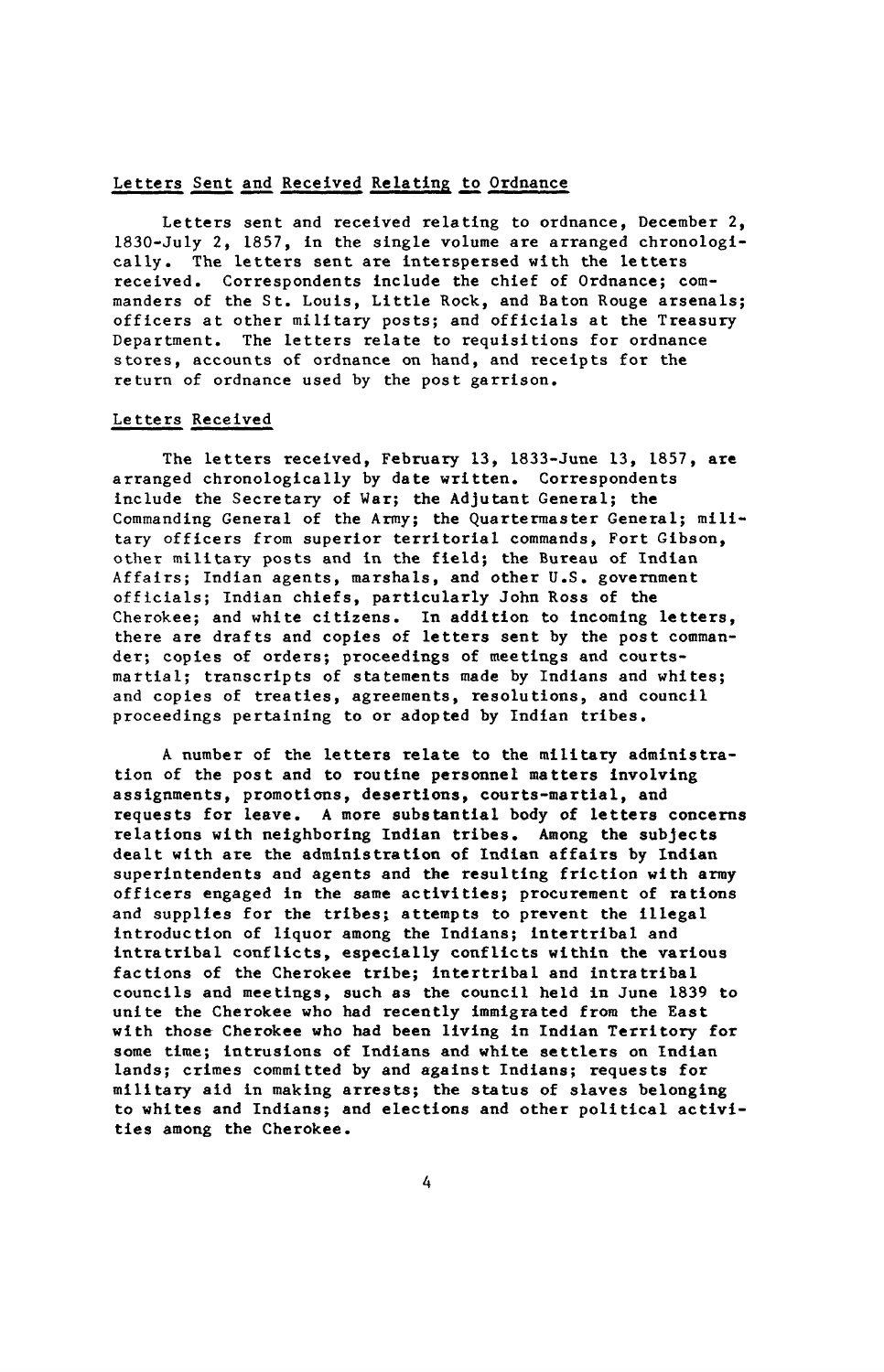#### Orders Issued

The six volumes of orders issued, January 11, 1842- September 4, 1857, are arranged chronologically. The orders are arranged chronologically and thereunder are numbered sequentially by year. The orders are directives to the post garrison relating to the administration of the post, duty assignments, training of soldiers, desertions, arrests, and courts-martial. A few of the orders prescribe procedures for protecting Indians and slaves. The first and fourth volumes contain partial descriptive lists of orders for the periods April 25, 1842- April 29, 1845, and May 3, 1845-June 6, 1848, respectively.

#### Memorandum Orders Issued

The contents of the single volume of memorandum orders issued, May 29, 1855-June 18, 1857, are arranged chronologically by date of issuance. The memorandums relate primarily to routine post administrative matters affecting enlisted personnel, including duty assignments, funerals, drills, inspections, and regulations.

### Orders Received

The orders in five volumes of orders received, June 8, 1839-November 18, 1856, are arranged chronologically. They contain copies (frequently abstracts) of general orders, special orders, orders, circulars, memorandums, and some directives in the form of letters received at the post. Most of the orders were issued by the Adjutant General's Office, Headquarters of the Army, 2d and 7th Military Departments, Department of the Vest, and Western Division. Many of the orders relate directly or indirectly to Fort Gibson and deal with such matters as War Department Indian policies; administrative procedures; troop assignments and movements; courts-martial; and appointments, assignments, promotions, leaves of absence, and resignations of military personnel.

# Proceedings of the Post Council of Administration

The contents of the single volume of proceedings of the post council of administration, May 8, 1845-June 16, 1857, are arranged chronologically. The proceedings reflect the work of the post council in determining the types and prices of goods sold by the post sutler; auditing accounts of the post treasurer, sutler, bakery, school, and library; managing the post fund; providing funds for the purchase of library books and periodicals, school equipment, and garden supplies; and arranging for the appointment and payment of post chaplains, librarians, and school teachers. Other activities discussed in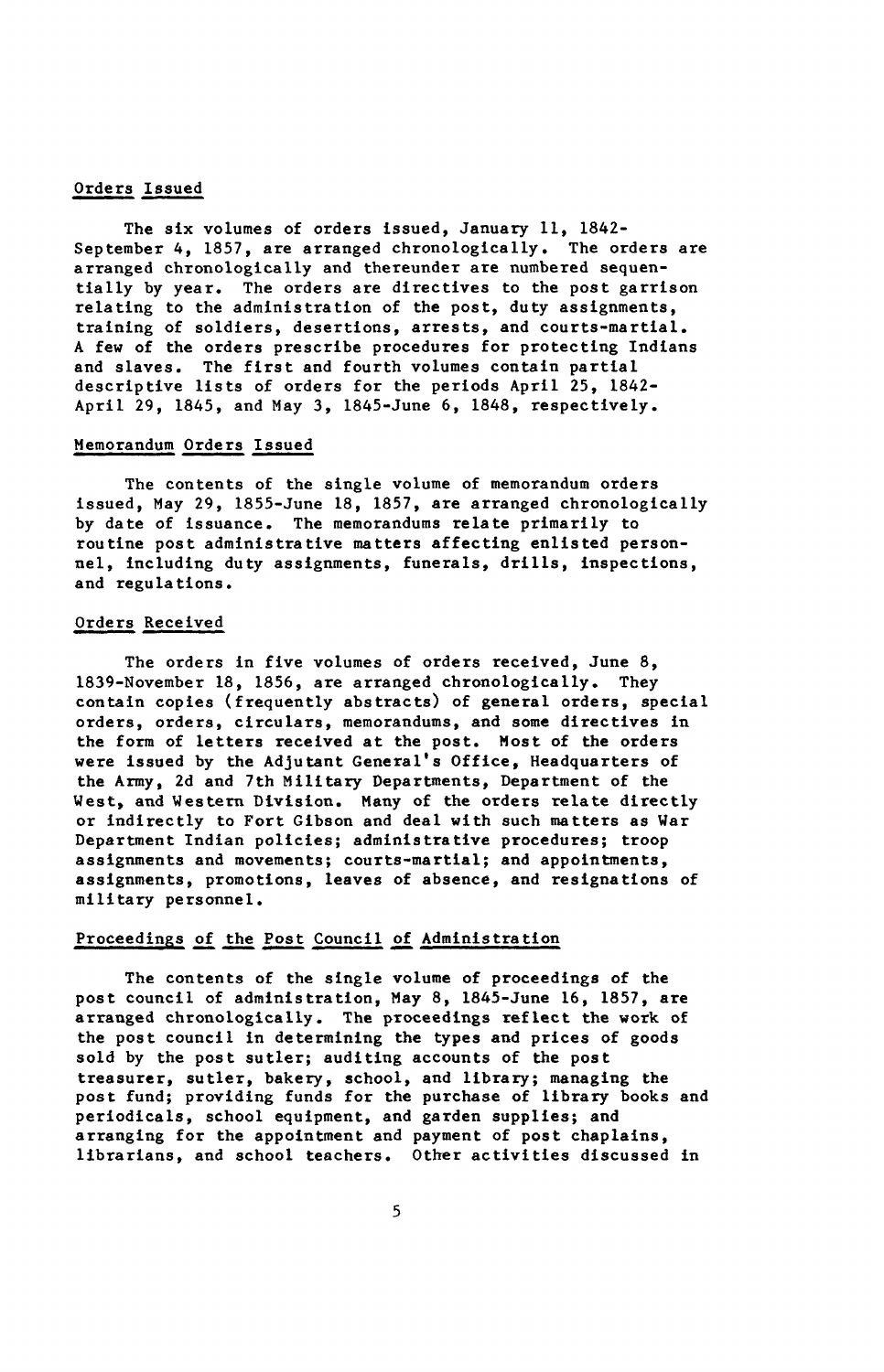the proceedings include payments due to laundresses and sutlers from deceased soldiers and deserters and the handling of personal effects of soldiers who died on duty. Included with the proceedings are statements of the various post accounts and lists of goods sold by the sutler.

#### Related Records

Also in RG 393 are records (12 linear feet) of the subsequent garrisons at Fort Gibson, 1865-90, which include letters, endorsements, and telegrams sent; registers of letters received; letters received; post issuances, and records of the post chaplain, quartermaster, and recruiting officer. There are also records of the various army territorial commands that had jurisdiction over Fort Gibson, including the Western Division and the Department of the West. Related, records of other territorial commands available as National Archives microfilm publications are M1302, Records of Headquarters, Army of the Southwestern Frontier, and Headquarters, Second and Seventh Military Departments, 1835-1853, and M1475, Letters and Other Records Received by the Eastern Division Pertaining to Cherokee Removal, 1836-1838.

The following records that relate to Fort Gibson are among Records of the Adjutant General's Office, 1780's-1917, RG 94: the 1824-57 monthly post returns of Fort Gibson have been microfilmed on rolls 404 and 405 of M617, Returns from U.S. Military Posts 1800-1916. M567. Letters Received by the Office of the Adjutant General (Main Series), 1822-1860, contains some letters that relate to Fort Gibson. A collection of papers of Maj. Gen. Thomas S. Jesup contains correspondence for the period 1836-38 relating to the removal of Creek and Seminole Indians and their emigration to the West.

Records of the Office of the Quartermaster General, RG 92, include a consolidated correspondence file consisting of 3 linear feet of records pertaining largely to construction and maintenance of buildings and to various supplies, equipment, and subsistence stores at the fort.

Many records series relating to Fort Gibson and to the Indians under its control are also to be found among Records of the Bureau of Indian Affairs, RG 75. One series has been microfilmed as Letters Received by the Office of Indian Affairs, 1824-80. M234.

Fred J. Romanski wrote these introductory remarks and prepared the records for filming.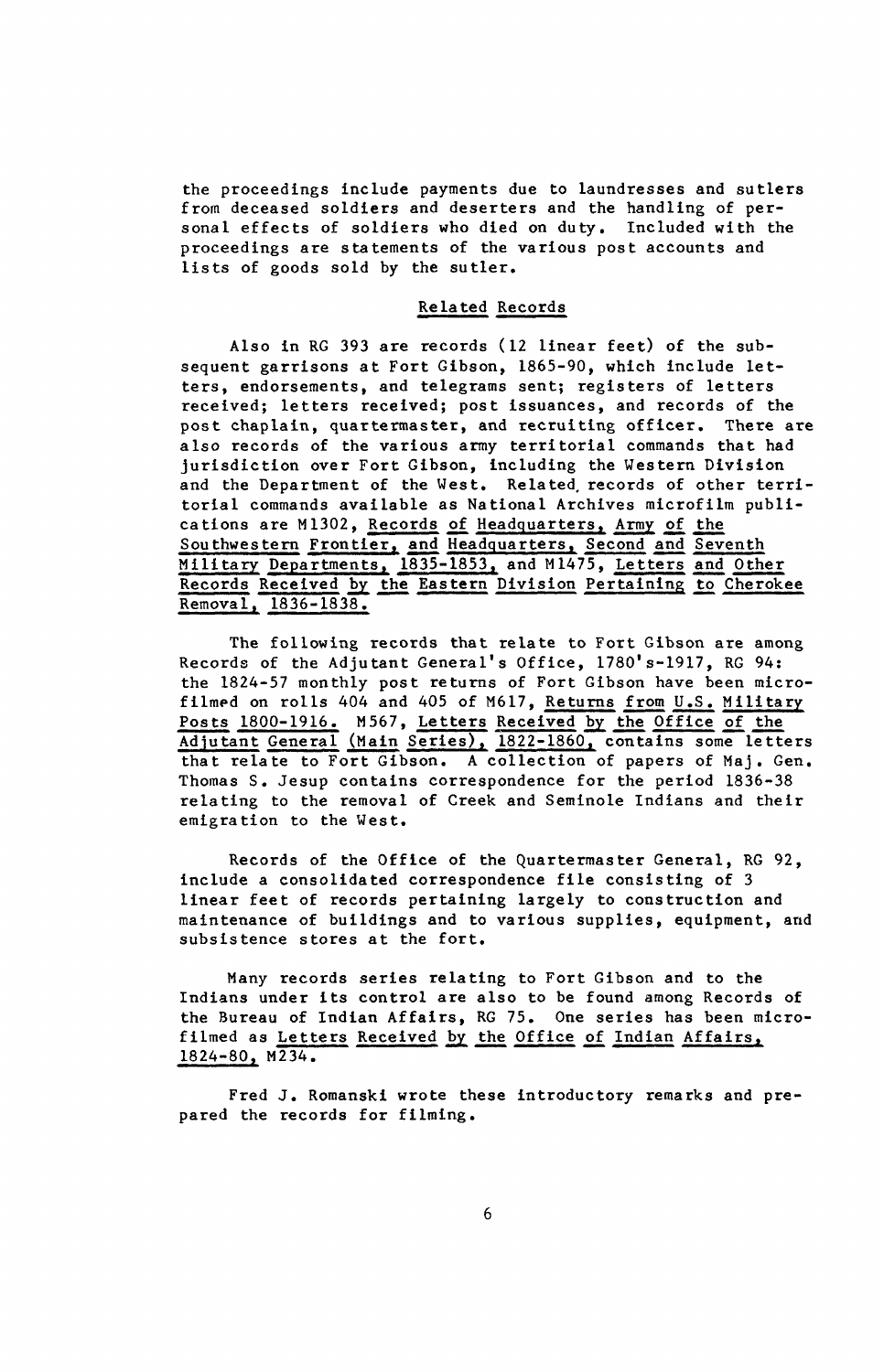## **CONTENTS**

| <b>Roll</b>  | Description                                                | Da te s                      |
|--------------|------------------------------------------------------------|------------------------------|
| $\mathbf{1}$ | Letters Sent                                               |                              |
|              | Volume 1                                                   | Jan. 5, 1842-May 23, 1849    |
|              | Volume 2                                                   | May 15, 1851-Sept. 6, 1854   |
|              | Volume 3                                                   | Sept. 9, 1854-Sept. 13, 1856 |
|              | Volume 4                                                   | Oct. 10, 1856-Sept. 9, 1857  |
|              | Letters Sent and<br>Received Relating to<br>Indian Affairs | Apr. 30, 1840-Aug. 27, 1851  |
|              | Letters Sent and<br>Received Relating to<br>Ordnance       | Dec. 2, 1830-July 2, 1857    |
| $\mathbf{2}$ | Letters Received                                           | Feb. 13, 1833-Dec. 26, 1842  |
| 3            | Letters Received                                           | Jan. 3. 1843-Dec. 29. 1845   |
| 4            | Letters Received                                           | Jan. 3, 1846-June 13, 1857   |
| 5            | Orders Issued                                              |                              |
|              | Volume 1                                                   | Jan. 11, 1842-July 30, 1843  |
|              | Volume 2                                                   | Aug. 1, 1843-Apr. 29, 1845   |
|              | Volume 3                                                   | May 3, 1845-Feb. 27, 1848    |
|              | Volume 4                                                   | Feb. 28, 1848-June 30, 1850  |
|              | Volume 5                                                   | July 3, 1850-Dec. 30, 1856   |
|              | Volume 6                                                   | Jan. 6-Sept. 4, 1857         |
|              | Memorandum Orders Issued                                   | May 29, 1855-June 18, 1857   |